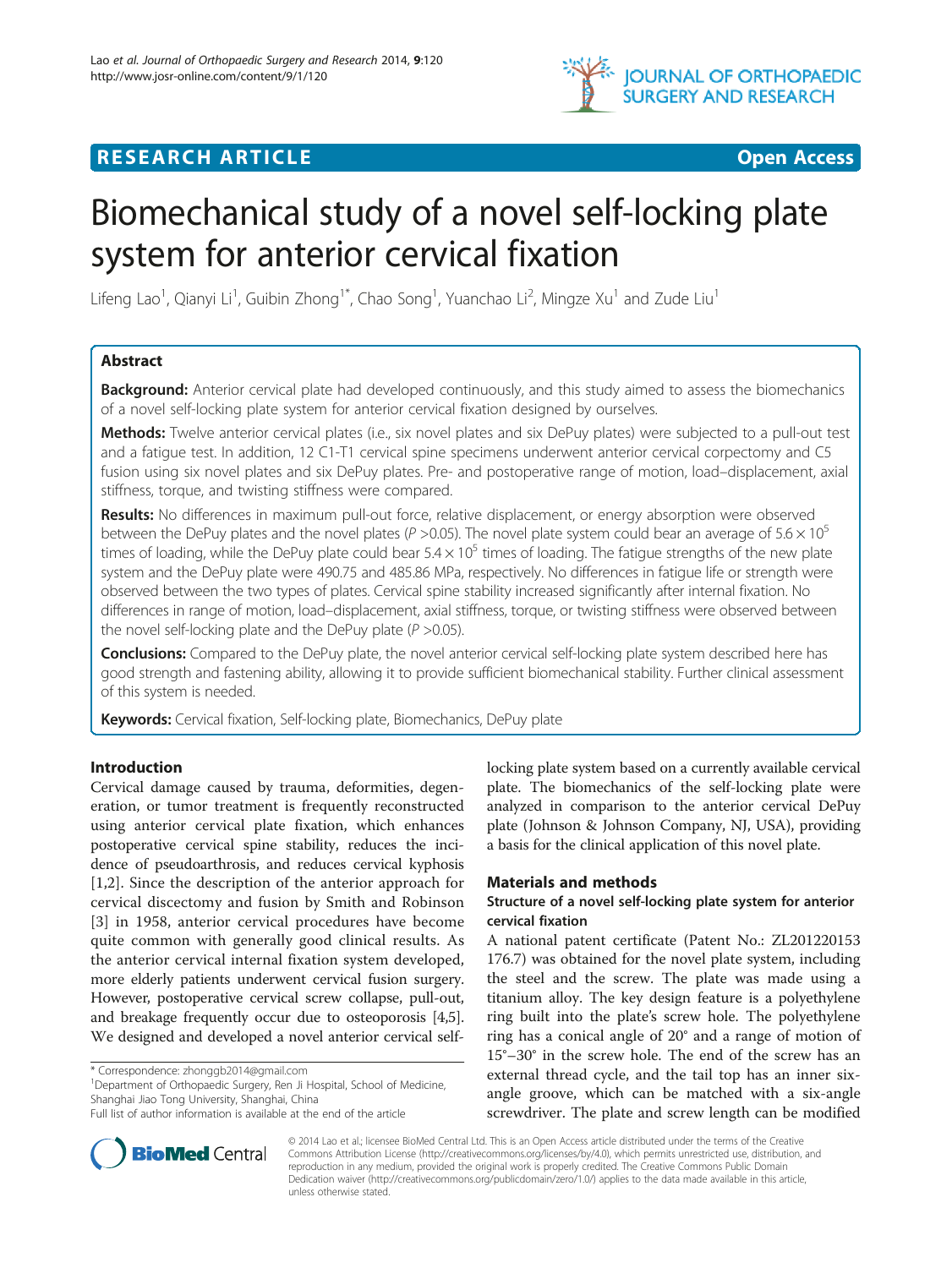Lao et al. Journal of Orthopaedic Surgery and Research 2014, 9:120 http://www.josr-online.com/content/9/1/120



according to the length requirements of different models (Figure 1). This study was approved by the ethics committee of Ren Ji Hospital, Shanghai Jiao Tong University School of Medicine (approval number: RJ20110034). The fresh adult cadaveric cervical spine specimens were obtained anonymously, and all of them were donated to Anatomy Laboratory, Shanghai Jiao Tong University School of Medicine. So, our ethics committee waived the need for consent from the donor for use of this sample in research.

In practice, the polyethylene ring was placed into the screw hole, giving the polyethylene ring a conical angle of 20° and a range of motion of 15°–30° in the screw hole. The screws were then screwed into the plate body using a six-angle screwdriver. The external thread cycle of the screw was pressed tightly against with the polyethylene ring in the screw hole, and the corresponding locking thread was cut out. Finally, the screw was locked into the plate and connected into a hole without screw withdrawal or loosening (Figure 2).

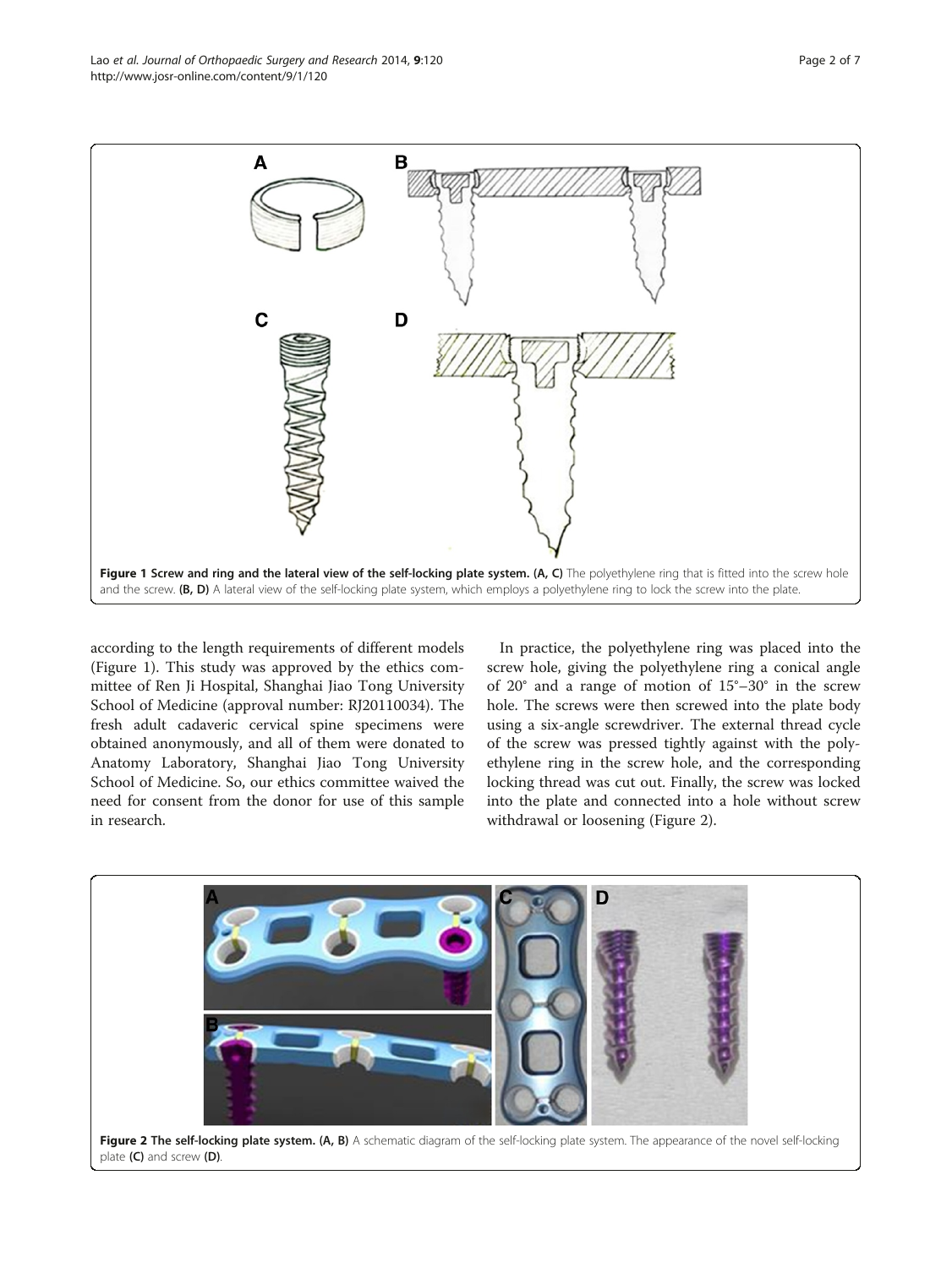<span id="page-2-0"></span>

## In vitro biomechanical testing of the novel self-locking plate system

Twelve plates (i.e., six novel plates and six DePuy plates) were subjected to in vitro biomechanical testing. The two ends of the plate were fixed to two pieces of a 19-mm module made of ultra-high molecular weight polyethylene, which was designed using the corpectomy model. The test device was connected to the testing machine via a pair of 9.6-mm diameter metal rods that penetrated into the polyethylene module. The test device was subsequently connected to the MTS 858 biomechanical testing machine (Figure 3A). The tensile strength of the polyethylene module used in this experiment was 40 MPa.

The polyethylene module and the plate system were replaced for each pull-out test and fatigue test. The two fixed blocks had an axial rotation around the metal rod during compression and tension, ensuring that the load acted perpendicularly to the fixed block. The experiments were performed at room temperature under dry conditions.

#### Pull-out test

The prepared specimens were mounted on the MTS 858 biomechanical testing machine and fixed using a special fixture. The plate and screw system was then subjected to a pull-out test. The maximum pull-out force, the relative displacement required to achieve maximum pull-out force, and the energy absorption value were recorded.

#### Fatigue test

A plate that was fixed to the MTS 858 was subjected to a high-frequency fatigue test with sinusoidal loading. The load was 100 N, the loading frequency was 0.5 Hz, the cycle times was set to 106 times, and the load ratio was 10 [[6](#page-6-0)]. All parameters were recorded every 1,000 cycle times, including amplitude and load change. The dynamic stiffness value was obtained. The test was stopped when the plate or the screw exhibited breakage or the cycle times reached 106 times, and the loading frequency or breakage site was recorded. If the fatigue test was completed without breakage, loosening of the plate and the screw was recorded. A fatigue life curve was generated using the experimental data (Figure 4). After the fatigue strength  $(σ – 1)$  was measured, the maximum stress for the edge of the hole in the titanium plate was calculated using the formula  $\sigma$ max =  $\alpha \times \sigma$  – 1, where  $\alpha$  is the stress concentration factor [[7](#page-6-0)].

## Biomechanical testing of the novel self-locking plate system in cadaveric specimens

Twelve fresh adult cadaveric cervical spine specimens were obtained anonymously. Each specimen included C1-T1, and the average age of the donors was 78 years old, with a range from 71 to 86 years old. Spine specimens with deformities or bone tissue damage were excluded using X-ray radiography. The attached muscle and soft tissue were excised, and the integrity of the ligaments was preserved. To ensure the accuracy of the experiment, the upper and lower ends of the specimen were embedded with polymethyl methacrylate, which formed a loading

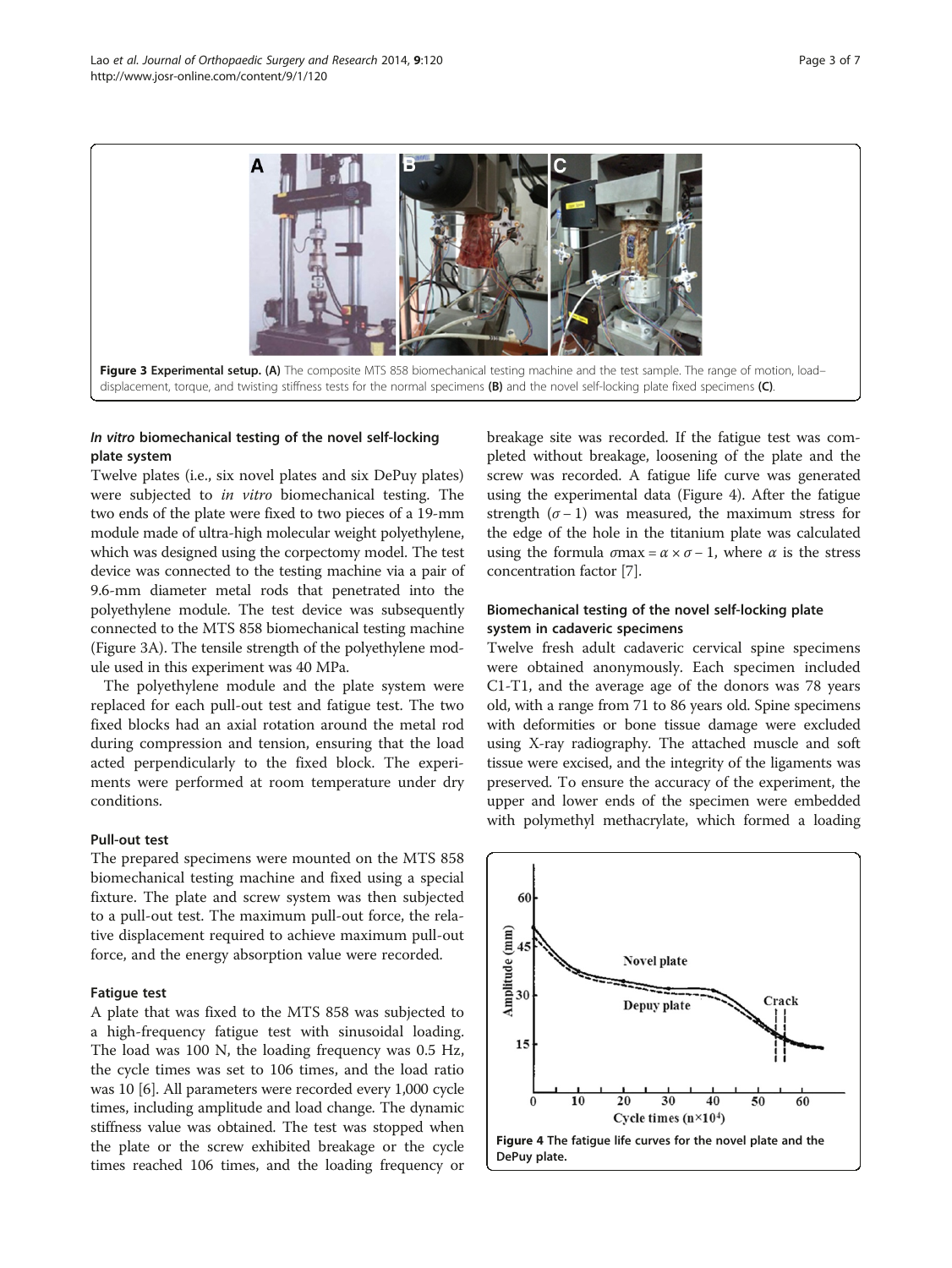| <b>Parameters</b>           | Screw-plate whole system |                  | Screw only system |                  |
|-----------------------------|--------------------------|------------------|-------------------|------------------|
|                             | Novel plate              | DePuy plate      | Novel plate       | DePuy plate      |
| Maximum pullout force (N)   | 394.55                   | 389.76           | 238.65            | 230.76           |
| Relative displacement (mm)  | $12.34 \pm 1.05$         | $12.12 \pm 1.26$ | $11.88 \pm 1.12$  | $11.25 \pm 0.96$ |
| Energy absorption value (J) | $6.25 + 1.22$            | $5.97 \pm 1.56$  | $2.75 \pm 1.35$   | $2.52 + 1.26$    |

Table 1 Comparison of pull-out test between novel self-locking plate and DePuy plate (P > 0.05)

platform that was within 2° parallel, prior to the experiment. A high-precision grating displacement sensor with clamps was prepared. After measuring the cervical range of motion and the load–displacement, 12 cervical spine specimens (C1-T1) were subjected to anterior cervical corpectomy and C5 fusion (ACCF) using six novel plates and six DePuy plates under randomized double-blind conditions. Titanium mesh with an autogenous bone graft was implanted. The cervical plates in the two groups had the same length. The fixation of all specimens was confirmed using X-ray radiography.

## Pre- and postoperative measurements of cervical range of motion, load–displacement, axial stiffness, torque, and twisting stiffness

The specimen was mounted on an MTS 858 biomechanical testing machine, the sensor was connected (Figure [3B](#page-2-0), C), and the center of gravity and loading point were confirmed. An average weight of 150 N for the general head load was set as the experimental load, and the torque was 2 Nm [[6](#page-6-0)]. Vertebral creep and relaxation time effect were eliminated by preloading before the experiment. The cervical range of motion, axial compression, flexion, extension, left buckling, right buckling, relative displacement, relative torsional angle, and torsional torques were measured. Axial stiffness and torsional stiffness were calculated using the previously described formula [\[7\]](#page-6-0). Axial stiffness (EF) refers to the axial deformation resistance ability of the cervical spine under axial load. The formula used to calculate axial stiffness is  $EF = PL/\Delta L$ , where P is the load, L is the cervical vertebral height, and  $\Delta L$  is the relative displacement of the cervical spine. The mechanical definition of torsional stiffness refers to the capacity to resist torsional deformation. The formula used to calculate torsional stiffness is  $G/p = Mn/\theta$ , where Mn is the torque and  $\theta$  is the torsion angle.

#### Statistical analysis

The statistical significance was calculated using the paired t-test. The data were analyzed using the SPSS for

Windows software program, version 19.0. All significance levels were set at  $P < 0.05$ .

## Results

## In vitro biomechanical testing of the novel self-locking plate system

No significant differences in maximum pull-out force, relative displacement required to achieve maximum pullout force, or energy absorption value were observed between the novel plate and the DePuy plate  $(P > 0.05)$ , whether the complete screw-plate system or only the screw was tested (Table 1). This finding suggests that the pull-out strength was equivalent for the two types of plates. In the fatigue test, screw loosening was observed first, followed by plate cracking, which increased until breakage occurred. The fatigue life of the two types of plates was similar. The cycle times for the novel plate and the DePuy plate were  $5.6 \times 10^5$  and  $5.4 \times 10^5$ , respectively. The fatigue strength of the two types of plates was also similar. The strength of the novel plate was 490.75 MPa, and the strength of the DePuy plate was 485.86 MPa (Table 2). The fatigue curve is presented in Figure [4.](#page-2-0) As the load increased, stress increased and fatigue life was shortened. Under high stress, the plate broke at both ends of the screw hole. The break was characterized as a critical brittle fracture that developed from fatigue crack extension. The fracture cracks were derived from minus cracks at the hole edge, which gradually extended and expanded until breakage occurred. In addition, the fatigue strength  $(\sigma - 1)$  of the novel plate was 490.75 MPa. According to the formula  $\sigma$ max =  $\alpha \times \sigma$  – 1, the maximum stress of the novel plate at the edge of the hole was σmax =628.16 MPa, while the maximum stress of the DePuy plate at the edge of the hole was 621.90 MPa.

### Biomechanical testing of the novel self-locking plate system in cadaveric specimens

Comparison of the cervical range of motion of the two fixations (Figure [5\)](#page-4-0). No significant difference in cervical

Table 2 Comparison of fatigue test between novel self-locking plate and DePuy plate

|             | Load range (N) | Frequency (Hz) | Cycle times ( $n \times 10^6$ ) | Fatique strength (MPa) | Damage                                                  |
|-------------|----------------|----------------|---------------------------------|------------------------|---------------------------------------------------------|
| Novel plate | $100 \sim 150$ |                | 0.56                            | 490.75                 | Screw loose, crack at outer<br>edge of right upper hole |
| DePuy plate | $100 \sim 150$ | U.5            | 0.54                            | 485.86                 | Screw loose, crack at outer<br>edge of right upper hole |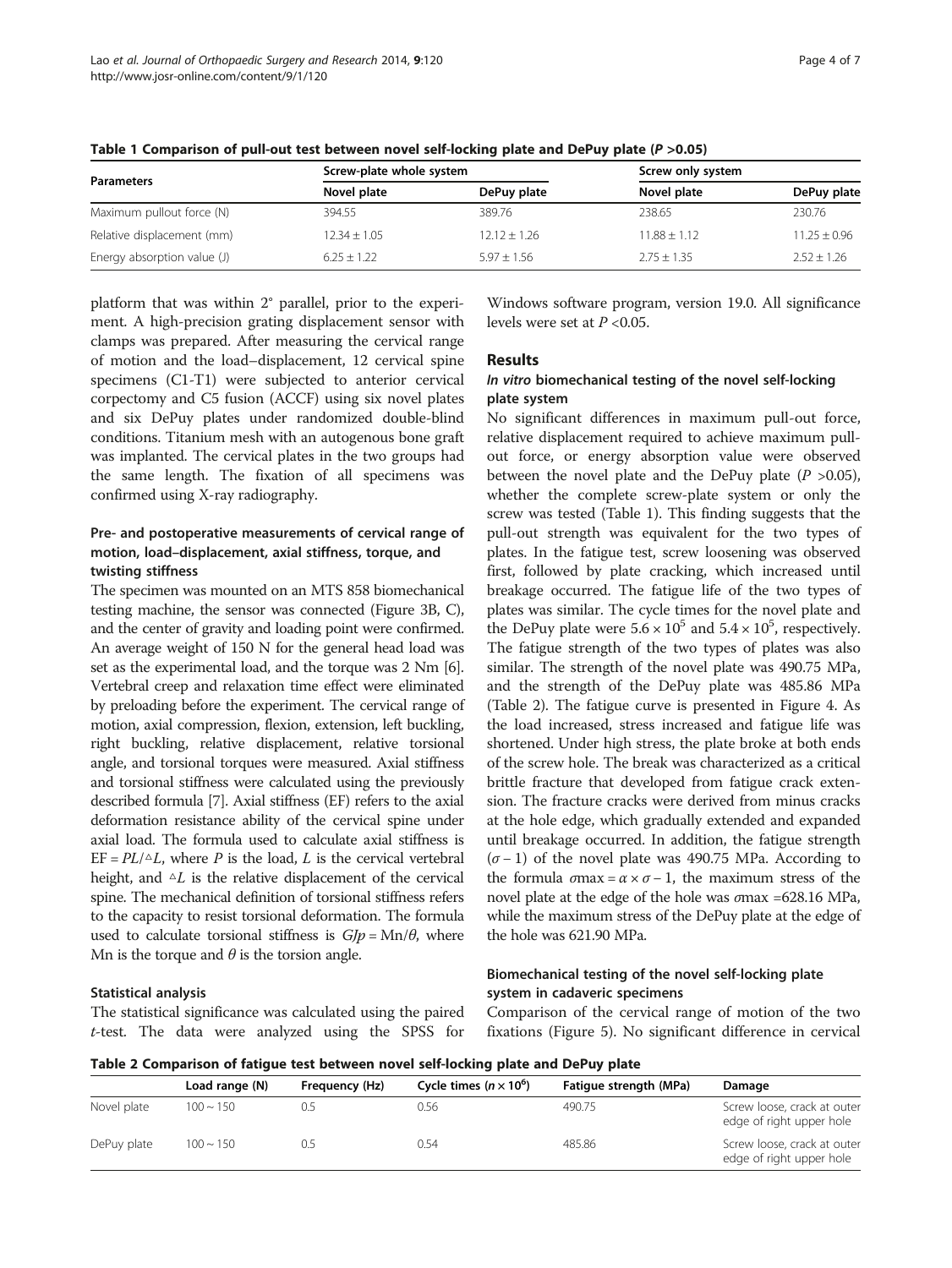<span id="page-4-0"></span>

range of motion was observed between the two anterior cervical plates. The novel plate did not restrict cervical mobility more than the DePuy plate (Table 3).

Comparison of the cervical load–displacement of the two fixations. No significant difference in normal cervical longitudinal displacement was observed between the two plate groups  $(P > 0.05)$ . This result indicated that the variation between the two groups was acceptable and that the longitudinal displacement of a normal cervical spine could be used as a control parameter for the two plate groups (Table [4](#page-5-0)). Significant differences in longitudinal displacement for five types of motion were observed between normal cervical spines and cervical spines that were internally fixed using both types of plates  $(P \le 0.05)$ 

| Table 3 Comparison of cervical range of motion between |  |
|--------------------------------------------------------|--|
| the two fixations (mean $\pm$ SD) (degrees) (P > 0.05) |  |

| <b>Position</b>  | Level        | Novel plate      | DePuy plate      |
|------------------|--------------|------------------|------------------|
| Flexion          | Total motion | $26.45 \pm 1.25$ | $74.43 + 1.77$   |
|                  | $C3-C4$      | $4.35 \pm 0.78$  | $4.13 \pm 0.55$  |
|                  | $C6-C7$      | $4.76 + 0.68$    | $4.69 \pm 0.65$  |
| <b>Fxtension</b> | Total motion | $20.85 \pm 1.12$ | $21.88 \pm 1.35$ |
|                  | $C3-C4$      | $4.49 \pm 1.98$  | $4.23 \pm 0.71$  |
|                  | $C6-C7$      | $4.53 \pm 1.28$  | $4.62 + 1.84$    |
| Left buckling    | Total motion | $33.07 \pm 1.22$ | $32.95 \pm 1.58$ |
|                  | $C3-C4$      | $5.49 \pm 1.18$  | $5.37 \pm 0.95$  |
|                  | $C6-C7$      | $5.68 + 1.58$    | $5.58 \pm 1.15$  |
| Right buckling   | Total motion | $35.52 \pm 1.56$ | $37.55 \pm 0.97$ |
|                  | $C3-C4$      | $5.62 + 0.79$    | $5.54 \pm 0.67$  |
|                  | $C6-C7$      | $5.75 \pm 0.85$  | $5.68 \pm 1.03$  |
| Left rotation    | Total motion | $18.67 \pm 0.83$ | $18.48 \pm 0.58$ |
|                  | $C3-C4$      | $3.12 \pm 0.54$  | $3.02 \pm 0.71$  |
|                  | $C6-C7$      | $3.32 \pm 0.84$  | $3.26 \pm 0.46$  |
| Right rotation   | Total motion | $18.82 \pm 0.93$ | $18.51 \pm 0.89$ |
|                  | $C3-C4$      | $3.42 \pm 0.45$  | $3.38 \pm 0.57$  |
|                  | $C6-C7$      | $3.52 \pm 0.83$  | $3.60 \pm 0.55$  |

(Figure [6](#page-5-0)). No significant differences in displacement decrease or longitudinal displacement after internal fixation were observed between the two plate groups. Thus, both types of internal fixation significantly reduced the longitudinal displacement of the cervical spine and increased stability.

Comparison of the torque and twisting stiffness of the two fixations. When the load was 150 N, the cervical axial stiffness of the cervical spine with subtotal corpectomy was 32 N/mm, the cervical axial stiffness of the cervical spine with titanium mesh and self-locking plate fixation increased to 45 N/mm, and the cervical axial stiffness of the cervical spine with titanium mesh and DePuy plate fixation increased to 43 N/mm. No significant difference was observed between the two plates  $(P > 0.05)$ . Thus, both kinds of anterior cervical locking plate fixation significantly enhanced the ability of the cervical spine to resist deformation, mediating similar increases in cervical stability.

No significant differences in torque or torsional stiffness were observed between the two plate groups when using the same loads and relative torsional angles  $(P > 0.05)$ (Table [5\)](#page-5-0). Thus, cervical resistance to torsional deformation after both types of internal fixation was similar, indicating that both types of cervical plates provide equivalent torsional stability after fixation.

#### **Discussion**

The development of the economy and modern medical advances has prolonged the average life span, and the incidence of senile degenerative cervical spondylosis, cervical injury, and cervical vertebral metastatic tumors increases each year. In addition to providing pain relief via decompression of the spinal cord or nerve root, it is important to rebuild the stability of the spine [[8\]](#page-6-0). Since Bohler and Ganderhak [[9\]](#page-6-0) first used AO plates and screws for anterior cervical fixation, the anterior cervical plate system has experienced nearly half a century of development and improvement and is widely used in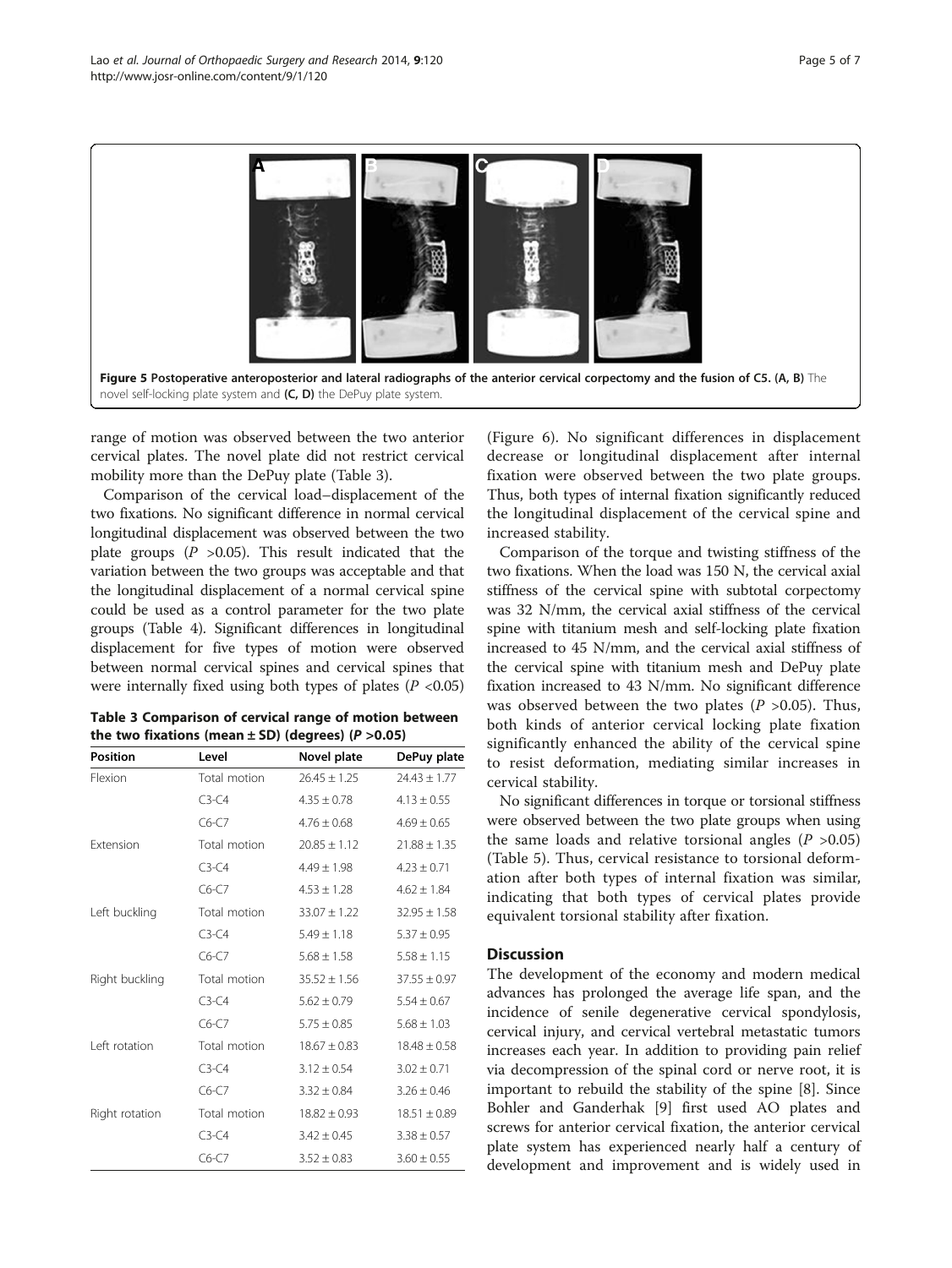| <b>Position</b>   | Novel plate $(n=6)$ |                 |                | DePuy plate $(n=6)$ |  |
|-------------------|---------------------|-----------------|----------------|---------------------|--|
|                   | Preoperation        | Postoperation   | Preoperation   | Postoperation       |  |
| Axial compression | $12.12 + 0.55$      | $5.75 + 0.48$   | $11.65 + 0.65$ | $5.45 + 0.42$       |  |
| Flexion           | $13.45 + 0.87$      | $6.73 + 0.98$   | $12.97 + 0.85$ | $6.21 + 0.35$       |  |
| Extension         | $10.52 + 0.92$      | $4.98 + 0.44$   | $11.04 + 0.53$ | $5.25 \pm 0.88$     |  |
| Left buckling     | $1.96 + 0.85$       | $5.12 + 0.82$   | $12.15 + 0.49$ | $5.96 + 0.74$       |  |
| Right buckling    | $1.32 + 0.48$       | $5.65 \pm 0.73$ | $11.78 + 0.75$ | $5.38 \pm 0.83$     |  |

<span id="page-5-0"></span>Table 4 Comparison of cervical load-displacement between the two fixations (mean  $\pm$  SD) (mm) (P >0.05)

patients with cervical spine trauma, tumors, and multisegment degeneration. The current most frequently used locking plate requires tightening of the locking nut after the screw is tightened. One disadvantage of this design is increased operative time. The locking device also occupies a portion of the plate and bone viewing window. Bone graft healing may also be affected. We analyzed international development trends for cervical plates and developed an anterior cervical self-locking plate system.

Osteopenic samples were used in this study because the samples were harvested from elderly and systemically ill donors (e.g., rheumatoid arthritis) [\[10,11](#page-6-0)]. Using these samples, we were able to assess the stability and tightening of the implanted plate system in the elderly. This study model has been described in previous studies [[12-16\]](#page-6-0).

This plate system was constructed using a governmentapproved medical titanium alloy that is lightweight with good biocompatibility, high corrosion resistance, low stress shielding, and 80%–90% of the strength of steel. The length of the plate can be modified to meet different clinical needs. The plate was prebent to match the



longitudinal displacement was observed between the two plate groups (P >0.05). Significant differences in longitudinal displacement for five types of motion were observed between preoperative spines and both groups of postoperative internally fixed spines ( $P$  <0.05).

physiological curvature of the cervical spine, and the curvature could also be adjusted intraoperatively. The polyethylene ring had a conical angle of 20° and a range of motion of 15°–30° in the screw hole. When the external thread cycle of the screw was pressed tightly against the polyethylene ring in the screw hole, the corresponding locking thread was cut out. The screw was then locked into the plate and connected into a hole without screw withdrawal or loosening. The advantages of the new plate system include simple structure, convenient operation, a good operative view, and multiple flexible screwing directions. The low-notch plate hole design reduces postoperative adjacent intervertebral ossification. This anterior cervical self-locking system is stable, allowing clinicians to reduce operative time, improve the quality of the operation, and reduce the pain of the patients.

The currently used method of biomechanical evaluation was introduced by Panjabi [\[17\]](#page-6-0). The biomechanical properties of a spinal internal fixation instrument include two main factors. First, the mechanical properties of the instruments, such as the equipment fatigue strength, must be determined in the physiological environment by assessing the equipment using the strength test and the fatigue test under a variety of physiological loads. Second, the fixing effect of the devices on an unstable spine must be assessed using the stability test [\[7](#page-6-0)]. Real physiological loading of the cervical spine was not accurately represented because preloading did not occur and muscle forces were neglected. However, because the physiological load is unknown, the loading conditions used in this test are widely accepted and facilitate standardized testing [\[18-21\]](#page-6-0).

No significant differences in the pull-out test were observed between the novel plate and the DePuy plate, whether the complete screw-plate or only the screw was used. The novel plate performed well with respect to fastening, screw fixation, and integral locking. The fatigue test indicated that the hole edge of the novel plate would

Table 5 Comparison of torque and twisting stiffness between the two fixations (mean  $\pm$  SD) (P > 0.05)

|             | Torque (Nm)   | Twisting stiffness ( $Nm \times cm/D$ ) |
|-------------|---------------|-----------------------------------------|
| Novel plate | $2.84 + 0.12$ | $21.46 + 1.24$                          |
| DePuy plate | $2.78 + 0.08$ | $21.15 + 1.43$                          |